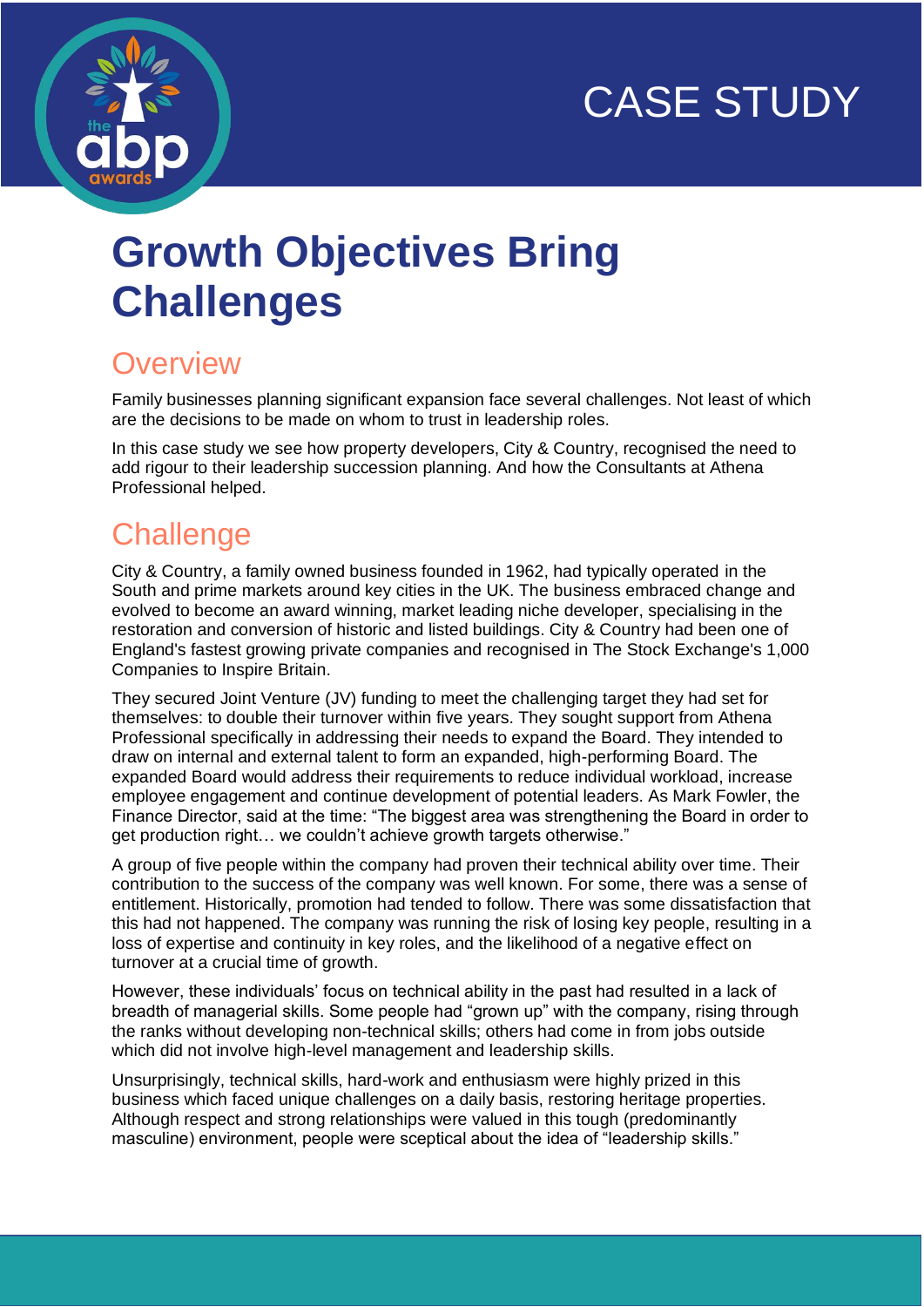

The company knew what it wanted to achieve, but not how to achieve it. The pace of growth dictated urgency, however. And earlier efforts to appoint internally had mixed results.

The Consultants had to establish the value of developing leadership behaviours and investing in development. They proposed to design and deliver an Associate Director Development Programme (ADDP) to:

- Recalibrate expectations
- Equip people with the requisite knowledge, skills and attitudes to meet expectations
- Support and challenge potential Directors to transfer learning into action

When the planned ADDP was socialised, some felt that the goalposts had shifted. There was some concern at the changed criteria for promotion to Associate Director and that launching the ADDP meant that those wanting promotion would have to wait at least seven months before they could apply.

Adding complexity at the time was organisational growth that was creating the need for people to embrace new skills, whilst they were exceptionally busy. With sites across the country, people had demanding workloads. The ADDP needed to be flexible, accessible and also personal, so that organisational and individual needs could be met.

Finally, revised expectations about professional development needed to be established. Going forward, development would be ongoing – even after the Programme finished – as part of City & Country's commitment to continuous improvement.

### Approach

#### **Clarifying Role Expectations**

First, a RACI-style Responsibility Assignment Matrix was created. (A RACI matrix refers to roles that individuals take in shared activities, identifying and recording whether individuals are Responsible, Accountable, Consulted, or Informed in any particular context. The RACI model was a straightforward tool which reduced confusion over roles and responsibilities.)

Three-way conversations between ADDP Participants, their Line Managers and the Consultants – using RACI analysis – allowed the group to develop rapport and deepen their understanding of the roles on a firm transactional basis. The behaviours and activities expected in Associate Directors, defined by this process, were endorsed at the very top, to make them valid and credible. From this point, with growing trust, the Consultants introduced behavioural tools and models as below.

#### **Schedule for the ADDP Project**

- Month 1: RACI assignments completed for Aspiring Associate Directors
- Month 2: 360° feedback collected
	- Support of this was initiative was achieved by adjusting preconceptions of the 360° feedback process; so that it was seen as a development tool, rather than a means of assessment
- Month 3: Learning Needs Analysis completed
	- To establish development needs the Consultants drew on findings from the RACI analysis and 360° feedback
- Months 4 thru 11: One-to-one ADDP coaching
- Month 5: First workshop for the ADDP, followed by online module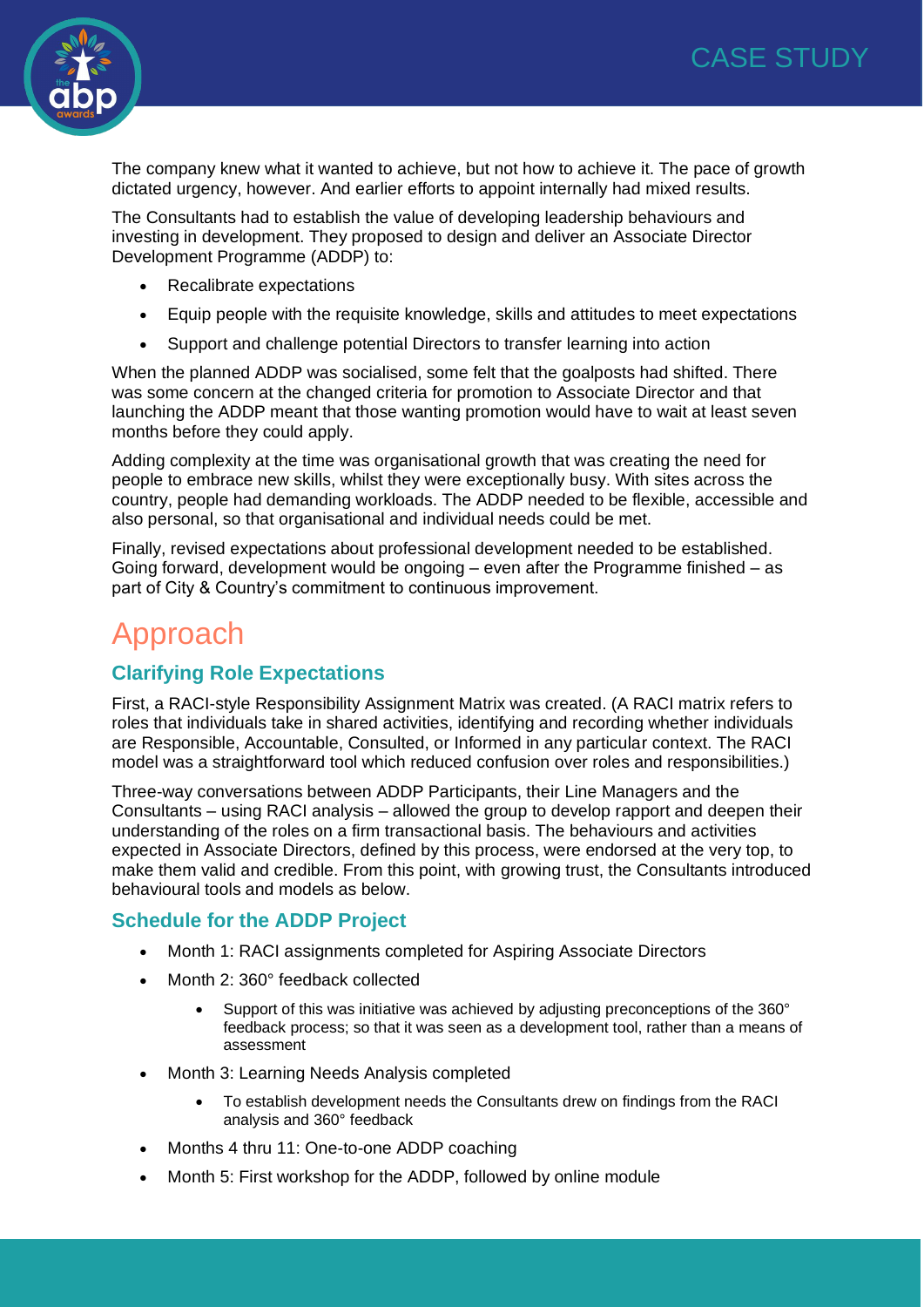



- Months 5 thru 8: Development of Lumina Talent for ADDP
- Month 6: Second ADDP workshop, followed by online module
- Month 7: Third ADDP workshop, followed by online module
- Month 9: Fourth ADDP workshop, followed by online module
- Month 10: Fifth ADDP workshop, followed by online module
- Month 11: 360° feedback collected
- End Month 11: Associate Directors appointed

#### **Learning Needs Analysis**

Initial feedback highlighted a range of learning needs (including RACI discussions and the 360° feedback process). These were prioritised for attention based on:

- Cost
- Programme
- Continuous improvement
- Fundamentals
- Leadership teamwork
- Communication

With learning outcomes clearly defined, these informed the design of a blended learning approach for the ADDP, including a range of tools and delivery methods.

#### **Business Psychology Applied**

#### **Social Learning**

Social Learning Theory (Bandura, 1977) suggested new behaviours could be acquired by social observation and imitation. The Consultants used social learning in practical ways, including:

- Flexible, accessible learning using any device at any time
- Opportunities to reflect, share experiences and exchange ideas online
- Ideas over time, pre- and/or post-course
- Best use of face-to-face training time

#### **Experiential Learning**

According to American educational theorist, David Kolb, this type of learning could be defined as "the process whereby knowledge is created through the transformation of experience. Knowledge results from the combinations of grasping and transforming the experience." (Kolb, 1984.)

The Consultants used experiential learning methods to move people from intellectual acceptance into action including:

- Using actors in role-play activities, e.g. challenging conversations
- Team games, e.g. to build trust and raise awareness of the need to focus on team goals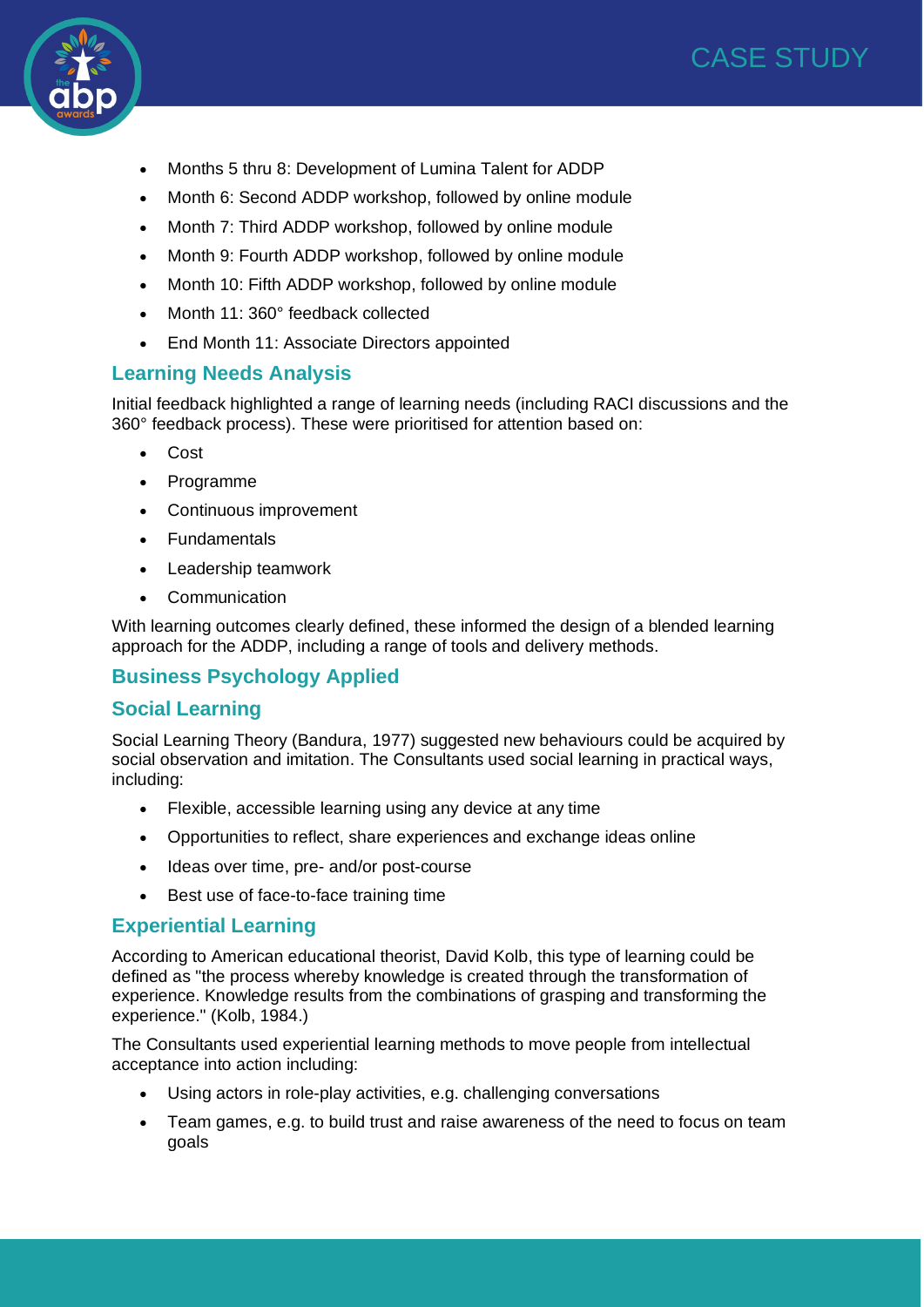

• Lumina learning tools to do positional work on self-awareness and awareness of impact on others

#### **Business Psychology Applied in Design**

Consultants used a range of psychological tools and models including Lumina Spark, Lumina Leader, Belbin, Tuckman and Kilmann.

- Lumina tools captured the complexity of the individuals, viewing them not as "human doings," but as "human beings," offering individuals a roadmap for improved communication, teamwork and leadership (Desson, 2017)
- The Belbin Team Inventory, a behavioural test, was devised by Meredith Belbin to measure individuals' preferences for nine Team Roles. The model suggested that each individual possessed a pattern of behaviour that characterised how they may participate in a team (Belbin, 1981)
- Bruce Tuckman's model described the stages teams may experience whilst maturing: Forming, Storming, Norming, and Performing (Tuckman, 1965) with Adjourning, added in the 1970s. Tuckman's model suggested these stages were all necessary and inevitable in order for a team to grow
- Thomas Kilmann's model identified response styles in conflict situations. The Thomas-Kilmann Conflict Mode Instrument (TKI) suggested which of five conflict management styles an individual may prefer: collaborating, competing, avoiding, accommodating, or compromising (Kilmann & Thomas, 1977)

The Consultants had to establish the credibility of their approach quickly with a group of people who were sceptical about Business Psychology. Participants had to be helped to see its value to their day-to-day work and for their own career progression.

The Consultants created an atmosphere of trust. As adults amongst adults, learning was an option, not something that could be demanded. Participants had to be won over.

#### **Coaching**

Coaching was a crucial element in the success of the Programme. Most people had no experience of being coached. At an early stage the Consultants set up tripartite meetings with Line Managers to set expectations, establish ethical boundaries and facilitate communication around desired goals. They used simple, explicit language to help demystify the process, for example, "What will you notice about X if the coaching is successful?" or, "What does 'good' look like in this role?"

Coaching "held a mirror" up to the Participants and invited them to reflect, to gain perspective on their development needs and their progress on the Programme. The approach was responsive to individual need, and included:

- A "time management cake" looking at slices of activity and helping the Participant identify their priorities
- Working on values to identify enablers and barriers
- Positional work, e.g. to develop understanding of key stakeholder management
	- Borrowing from Game Theory, the principle idea of Positional work was that the player recognised how each movement could cause others to concentrate their positioning in response (Feber, 2013)
- A range of conversational models and question-forming techniques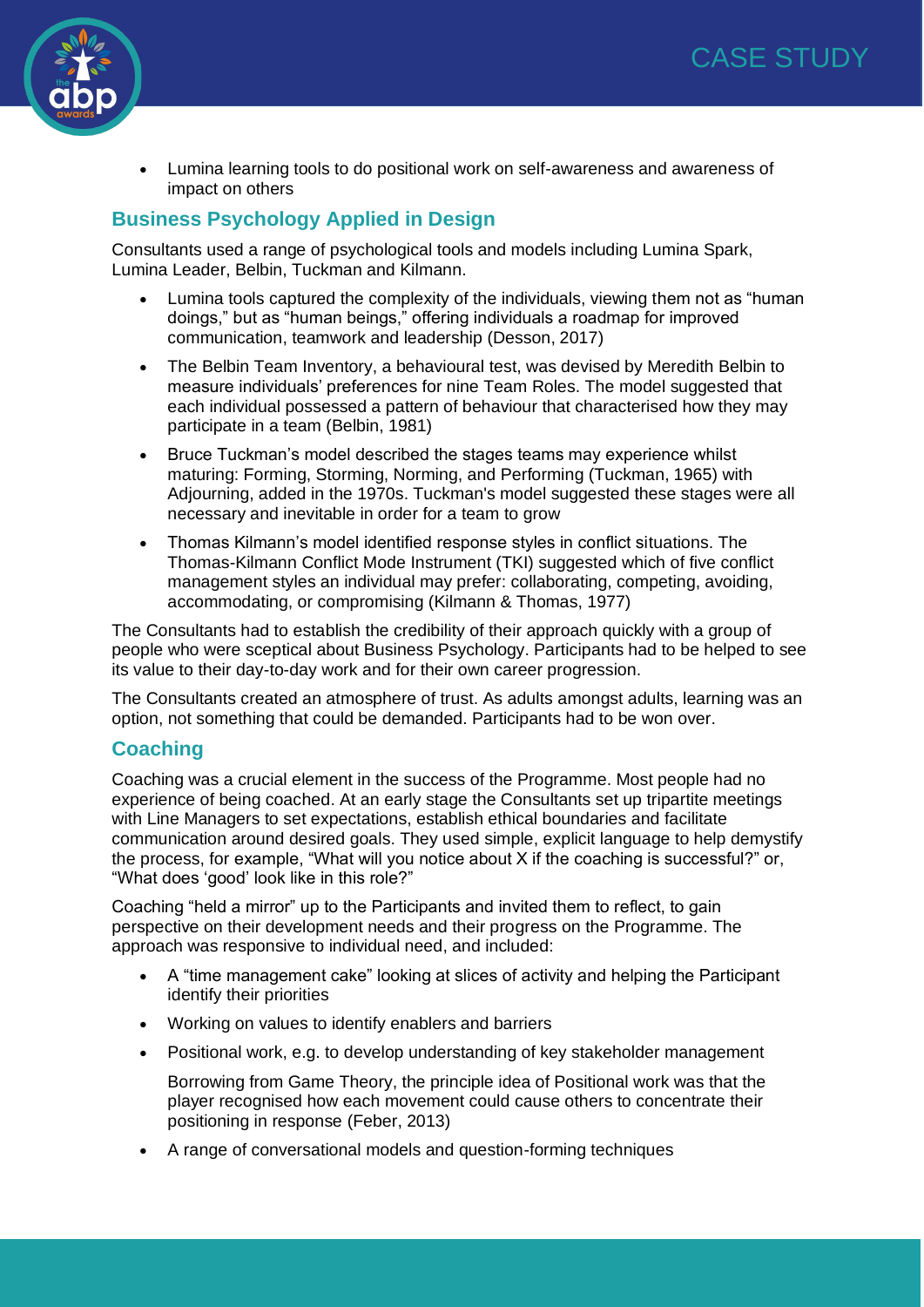

Coaching helped Participants to take responsibility for their own learning, set their own goals and consider how these aligned with their contribution to the organisation.

#### **Retaining Business Focus**

Throughout the Programme the Consultants remained cognisant of the Participants' experience. Whilst working hard to engage them, they needed to be honest in addressing the changed reality; promotions had previously been expected to be "on the nod," i.e. by general agreement and without discussion. Consultants had to be sensitive and responsive to the Participants concerns, whilst remaining mindful of the Programme's purpose to serve a business need.

### **Outcome**

#### **Appointment of Directors**

Future leaders were identified, and succession planning was implemented effectively, retaining and developing expertise within the business.

Participants of the ADDP took ownership of their own development and made a positive choice to step up to the new Associate Director roles. Notably, despite initial impatience, not everyone applied as soon as possible, because they recognised the need for continued development to evidence effective leadership skills. Those who did not feel they could meet expectations did not put themselves forward. One person resigned. The Managing Director confirmed, "the whole point was to sort the wheat out from the chaff."

Three Associate Directors were appointed, from within the company, within a year. The three individuals appointed put their learning into action, embraced their new responsibilities and flourished.

One of the successful Associate Director candidates outlines his view of the effectiveness of the ADDP in an interview available online at: https://voutu.be/VMI5lmvhq70.

Participants showed tremendous energy and commitment to engage with changing behaviour whilst meeting tough workloads. Whilst they were credited for their progress, the Consultants could be created with creating a blended learning Programme which offered opportunities to develop, reflect and move into action in a way that was flexible, engaging and sensitive to individual need.

#### **Client Feedback**

The ADDP was an example of City & Country's commitment to improvement expanding beyond the build process to embrace leadership behaviours that supported organisational growth. Feedback indicated the ADDP was highly effective in:

- Developing new skills
- Engaging individuals in developing their own potential and their contribution to the business
- Challenging and supporting individuals to meet the demands of being leaders in a growing business

"It was a robust process that allowed people to change and develop and embrace the challenges and opportunities that the new role presented. It helped them to recognise that there are things that they needed to change, even though there was a lot that was already there… We have a settled Board and the best combination and level of skills and experience